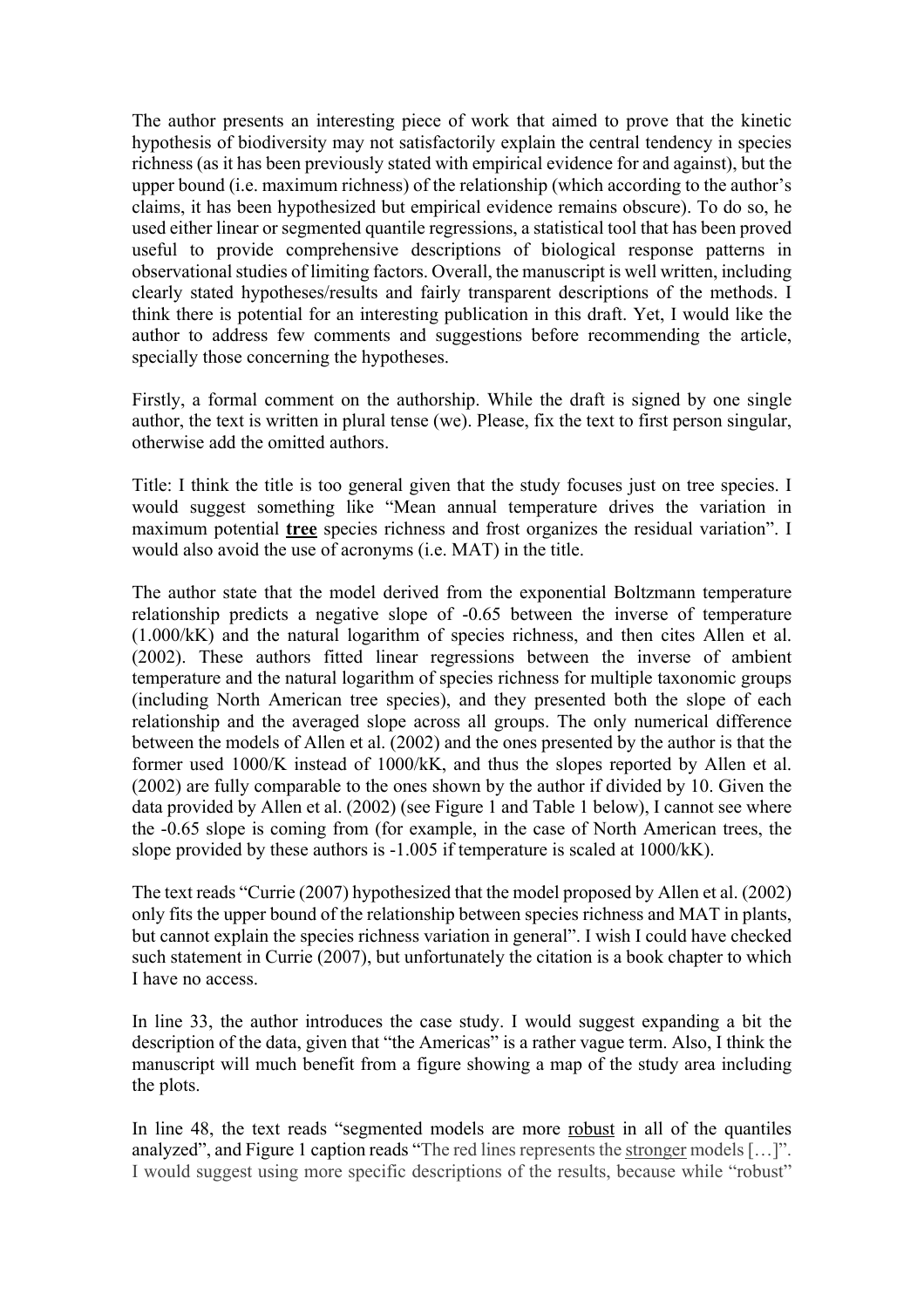and "strong" are rather synonyms, they refer to completely different things in the article (i.e. the most supported models by the AIC criterion and the t-test on the two slopes of segmented models, respectively).



**Figure 1**. Relationships reported by Allen et al. (2002) on the relationship between the inverse of ambient temperature (1.000/K) and the natural logarithm of species richness in different terrestrial taxonomic groups. (A) North American trees (latitudinal gradient), (B) Costa Rica trees (altitudinal gradient), (C) North American amphibians (elevational gradient) and (D) Ecuadorian amphibians (elevational gradient).

| Group        | Data set                            | Slope    | 95% CI                     | Intercept | $\mathbf r$ | n   |
|--------------|-------------------------------------|----------|----------------------------|-----------|-------------|-----|
| <b>Trees</b> |                                     |          |                            |           |             |     |
|              | Latitudinal gradient, North America | $-10.05$ | $-10.88$ to $-9.18$        | 39.70     | $-0.81$     | 319 |
|              | Elevational gradient, Costa Rica    |          | $-8.54 - 10.10$ to $-6.48$ | 33.88     | $-0.96$     | 11  |
| Amphibians   |                                     |          |                            |           |             |     |
|              | Latitudinal gradient, North America | $-10.25$ | $-11.01$ to $-9.58$        | 38.90     | $-0.83$     | 274 |
|              | Elevational gradient, Ecuador       | $-10.81$ | $-12.10$ to $-8.83$        | 40.45     | $-0.98$     | 9   |
| Aquatic taxa |                                     |          |                            |           |             |     |
|              | Riverine fish, global               | $-9.16$  | $-11.09$ to $-7.66$        | 35.55     | $-0.43$     | 165 |
|              | Marine gastropods, Americas         | $-7.17$  | $-7.65$ to $-6.71$         | 30.51     | $-0.91$     | 116 |
|              | Marine ectoparasites, Pacific       | $-8.51$  | $-9.88$ to $-7.17$         | 30.99     | $-0.60$     | 93  |
| Average      |                                     | $-9.21$  |                            |           | $-0.79$     |     |

**Table 1**. Slope, 95% CI, intercept, r score and sample size of the relationships shown in Figure 1 plus those displayed for aquatic taxa (not show in Fig. 1).